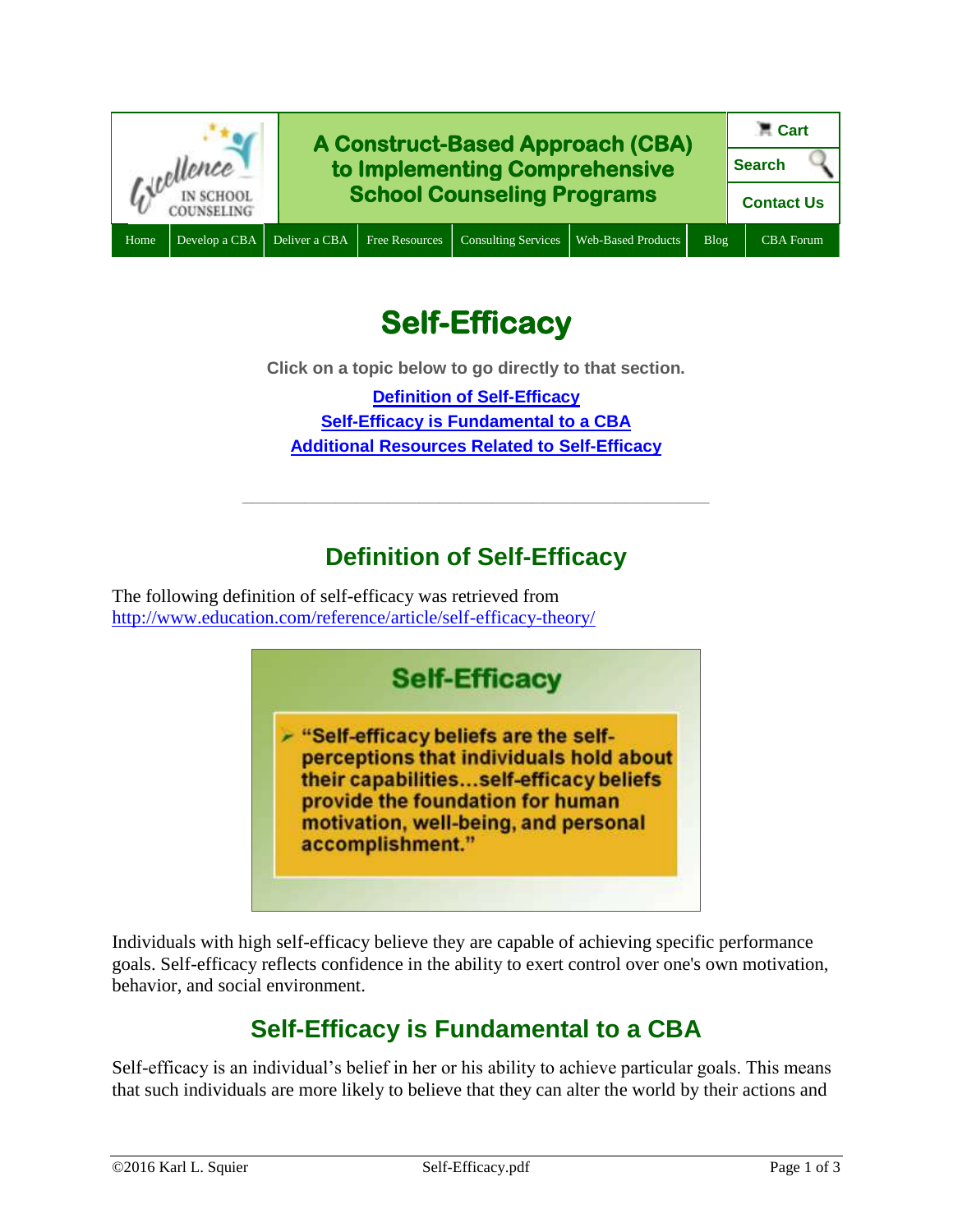are capable of acting effectively on the world. Consequently, they are more likely to initiate action proactively, persist during adversity, and show resilience in the face of failure. Acquiring essential self-knowledge and learning to be self-directed are important and desirable goals for all students and should be a focus for the work of all school counselors.

Self-efficacy is all about believing in your ability to achieve particular tasks or goals. This is indispensible for students if they want to achieve, and especially if they want to achieve at their highest potential. People with a strong sense of self-efficacy are highly-motivated and selfdirected. They have the ability to self-reflect on their experience and learn from it and to selfregulate their learning and emotions in order to achieve their goals.

Students with high self-efficacy are confident in their abilities and capacity to confront and overcome challenges to their learning. They have as their personal affirmation, "I believe in me and my power to succeed." School counselors can be significant contributors to helping students learn how to strengthen their sense of self-efficacy. Counselors need to remember that an important aspect of people with high self-efficacy is that they require positive feedback on their efforts and accomplishments.

## **Additional Resources Related to Self-Efficacy**

<span id="page-1-0"></span>The Internet is a wonderful tool for accessing information on just about any topic. It has been invaluable in helping us to identify what research has demonstrated to be strongly related to students' academic achievement and well-being, and evidence-based practices that provide concrete examples of how to translate the research findings into meaningful learning opportunities that support student development.



Staying informed about what works and does not work to help students achieve and succeed is one of the defining characteristics of a professional school counselor. Internet search engines can be used to develop a deeper understanding of the topics discussed on the CBA Website. To get you started, here are some additional resources you may find helpful. These resources, however, only scratch the surface of what is available on the Internet or in published books and articles. We encourage you to use search engines to find more resources that will increase your understanding and build your capacity to apply these ideas in your work as school counselors.